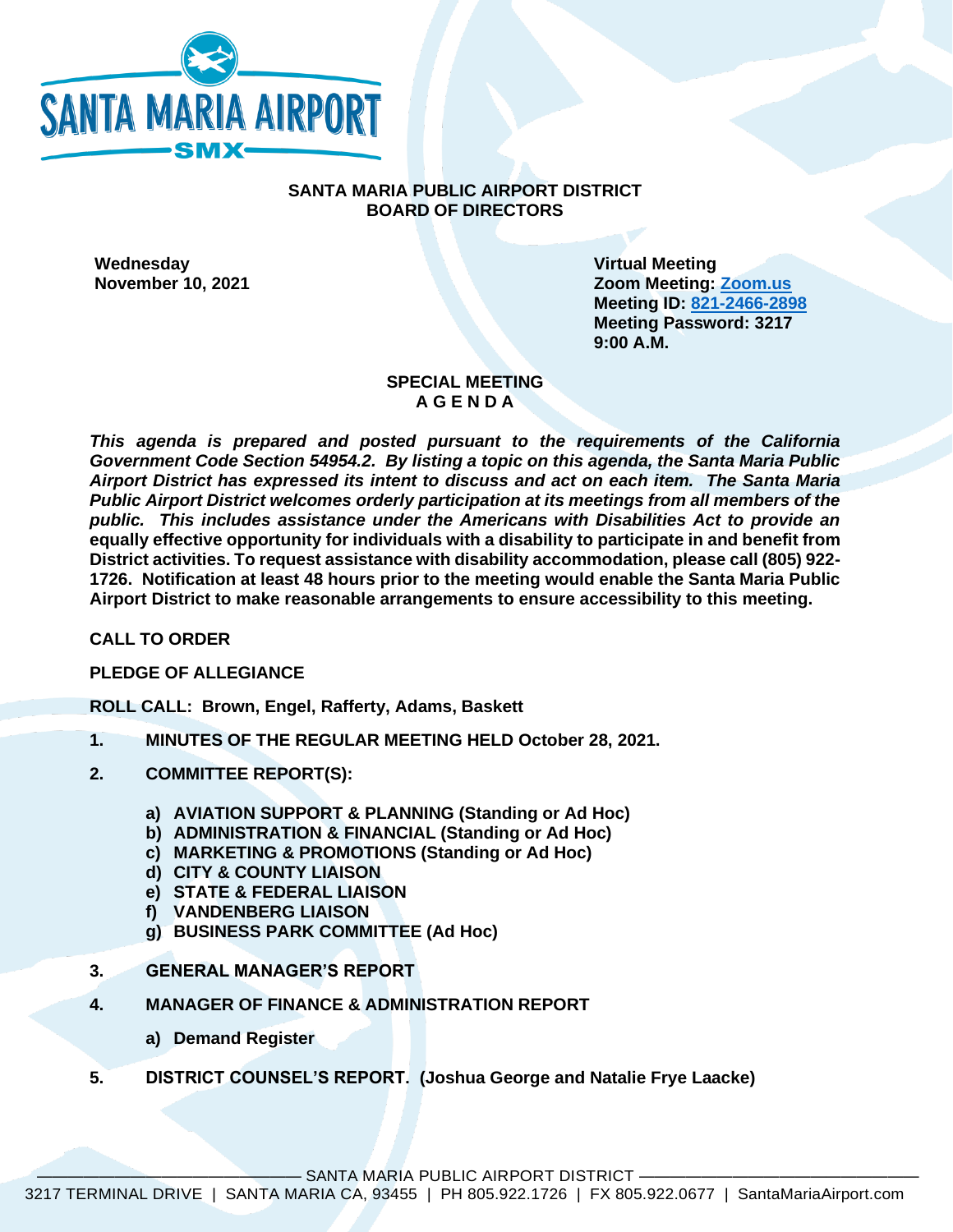**6. PUBLIC SESSION: Statements from the public will be heard during public session. Requests requiring board action will be referred to staff and brought on the next appropriate agenda. Members of the public may use the "raise hand" feature to be put in a speaking queue. Public comment will be limited to three (3) minutes. If a speaker continues speaking after being notified of the end of their public comment period, the meeting Host will mute the speaker and move on to the next person in the queue.** 

**Please raise your hand in the following ways:**

**Telephone: Press "\*9" to raise your hand and notify the meeting Host. You will be placed in the queue and unmuted, in order, so that you may provide public comment.**

**Computer and Mobile: Click the "raise hand" button to notify the Host. You will be placed in the queue and unmuted, in order, so that you may provide public comment.**

- **7. RESOLUTION 903. A RESOLUTION OF THE BOARD OF DIRECTORS OF THE SANTA MARIA PUBLIC AIRPORT DISTRICT PROCLAIMING A LOCAL EMERGENCY, RATIFYING THE PROCLAMATION OF A STATE OF EMERGENCY BY GOVERNOR NEWSOM'S ORDER DATED MARCH 4, 2020, AND AUTHORIZING REMOTE TELECONFERENCE MEETINGS OF THE LEGISLATIVE BODIES OF THE SANTA MARIA PUBLIC AIRPORT DISTRICT FOR THE PERIOD OF NOVEMBER 10, 2021, TO DECEMBER 10, 2021, PURSUANT TO BROWN ACT PROVISIONS.**
- **8. AUTHORIZATION FOR THE PRESIDENT AND SECRETARY TO EXECUTE THE TWENTY FOURTH AMENDMENT OF LEASE BETWEEN THE DISTRICT AND CJJ FARMING.**
- **9. AUTHORIZATION FOR THE AWARD OF THE RUNWAY 20 DISPLACED THRESHOLD RELOCATION TO CAL STRIPE, INC. AND FOR THE PRESIDENT AND SECRETARY TO EXECUTE THE CONTRACT BETWEEN THE DISTRICT AND CAL STRIPE, INC. FOR THE RUNWAY 20 DISPLACED THRESHOLD RELOCATION SUBJECT TO DISTRICT COUNSEL'S REVIEW OF INSURANCE AND BONDS.**
- **10. AUTHORIZATION FOR THE PRESIDENT AND SECRETARY TO EXECUTE THE BUILDING SPACE LEASE AGREEMENT BETWEEN THE DISTRICT AND DOUGLAS R. FANER, AN INDIVIDUAL, DBA FANAIR USA.**
- **11. CLOSED SESSION. The Board will hold a Closed Session to discuss the following item(s):**
	- **a) Conference with Real Property Negotiators (Chris Hastert, Tom Ross, and District Counsel) Re: APN 111-231-11, APN 111-231-16, APN 111-291-033, APN 111-291-027 (Gov. Code Section 54956.8)**
	- **b) Conference with Legal Counsel-Existing Litigation pursuant to Paragraph (1) of subdivision (d) of Section 54956.9-SMPAD v. Baskett, Santa Barbara Superior Court Case No. 20CV04444.**
	- **c) Conference with Legal Counsel-Existing Litigation pursuant to Paragraph (1) of subdivision (d) of Section 54956.9-Baskett v. SMPAD, Santa Barbara Superior Court Case No. 21CV04183.**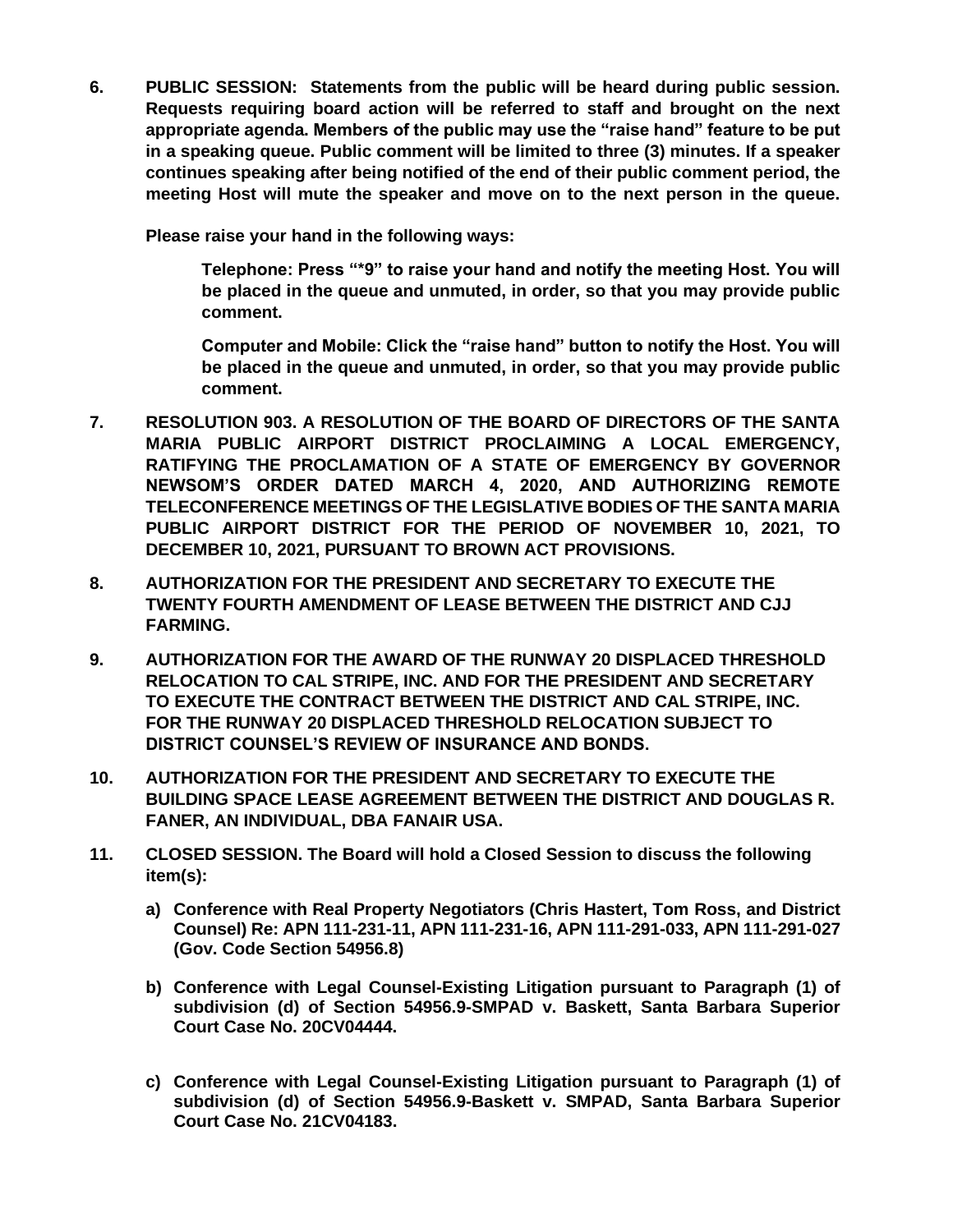- **12. DIRECTORS' COMMENTS.**
- **13. ADJOURNMENT.**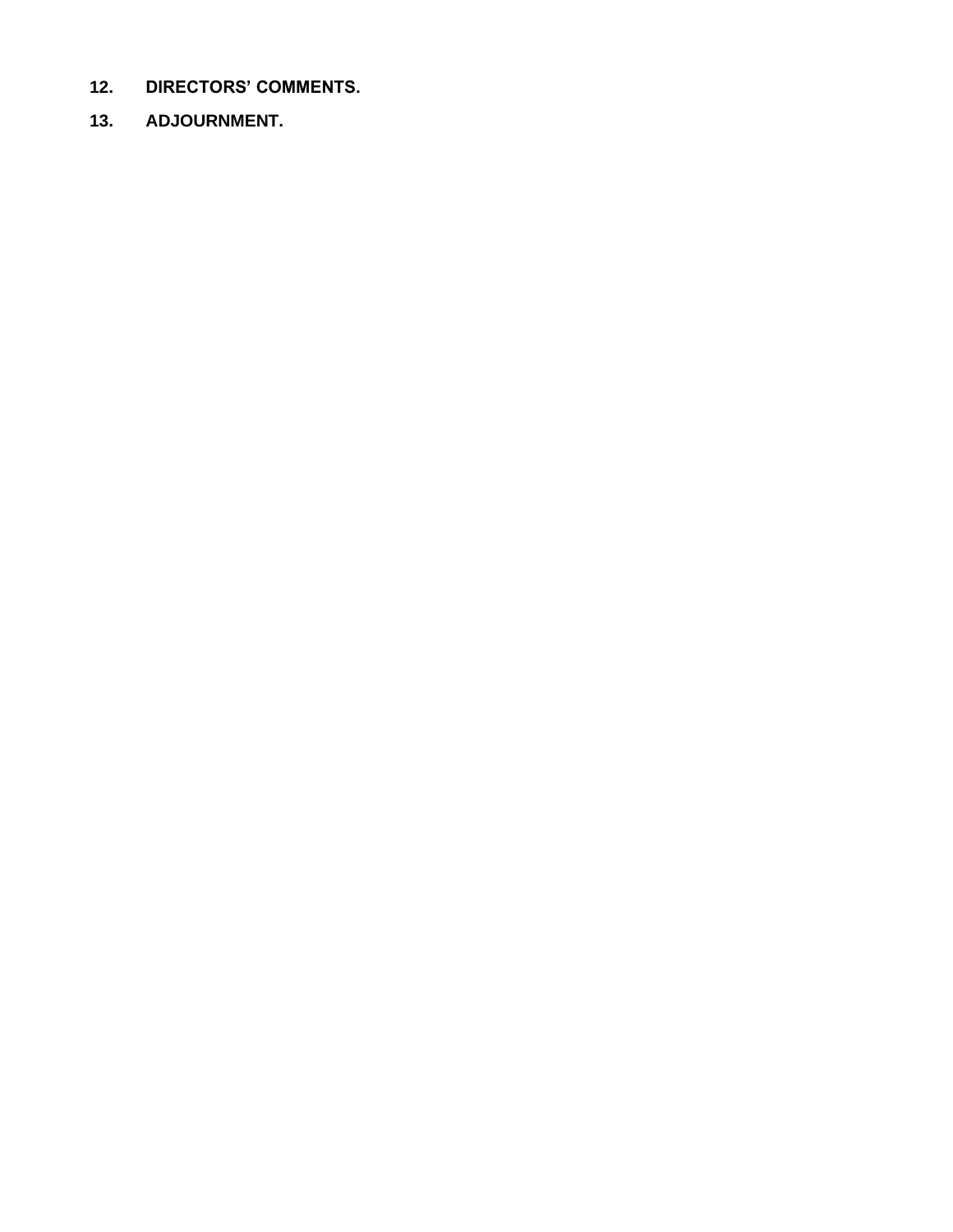### MINUTES OF THE REGULAR BOARD MEETING OF THE BOARD OF DIRECTORS OF THE SANTA MARIA PUBLIC AIRPORT DISTRICT HELD OCTOBER 28, 2021

The Board of Directors of the Santa Maria Public Airport District held a Regular Meeting via a virtual meeting at 7:00 p.m. Present were Directors Brown, Engel, Rafferty, Adams and Baskett. General Manager Hastert, Manager of Finance & Administration Reade, and District Counsel George.

- 1. MINUTES OF THE REGULAR MEETING HELD October 14, 2021. Director Baskett made a Motion to approve the minutes of the regular meeting held October 14, 2021. Director Rafferty Seconded and it was carried by the following roll call vote. Directors Brown, Engel, Rafferty, Adams and Baskett voted "Yes".
- 2. COMMITTEE REPORT(S):
	- a) AVIATION SUPPORT & PLANNING (Standing or Ad Hoc) The committee met to discuss the resolution on this agenda.
	- b) ADMINISTRATION & FINANCIAL (Standing or Ad Hoc) No meeting scheduled.
	- c) MARKETING & PROMOTIONS (Standing or Ad Hoc) No meeting scheduled.
	- d) CITY & COUNTY LIAISON No meeting scheduled.
	- e) STATE & FEDERAL LIAISON No meeting scheduled.
	- f) VANDENBERG LIAISON No meeting scheduled.
	- g) BUSINESS PARK COMMITTEE (Ad Hoc) The committee met to discuss the Business Park Specific Plan.
	- h) DRONE COMMITTEE (Ad Hoc)- The committee met to discuss the finding of the PARAS 0031 Airport Response to Unmanned Aircraft System (UAS) Threats and to discuss options for SMX to ward off possible threats.
	- i) ENERGY COMMITTEE (Ad Hoc)- The committee met to discuss possible options to help the airport gain energy independence.
- 3. GENERAL MANAGER'S REPORT. Mr. Hastert updated the Board on meetings he attended which include the Quarterly City meeting, the FAA to discuss the AIP and with RRM & The City to discuss the Specific Plan. He gave an update on Portland service and mentioned the recent rain had not caused any flooding. He also mentioned an upcoming event at the Santa Maria Museum of Flight. They will be hosting a movie night and will screen The Rocketeer. Board members were invited.
- 4. The Manager of Finance & Administration presented the Demand Register to the Board for review and approval.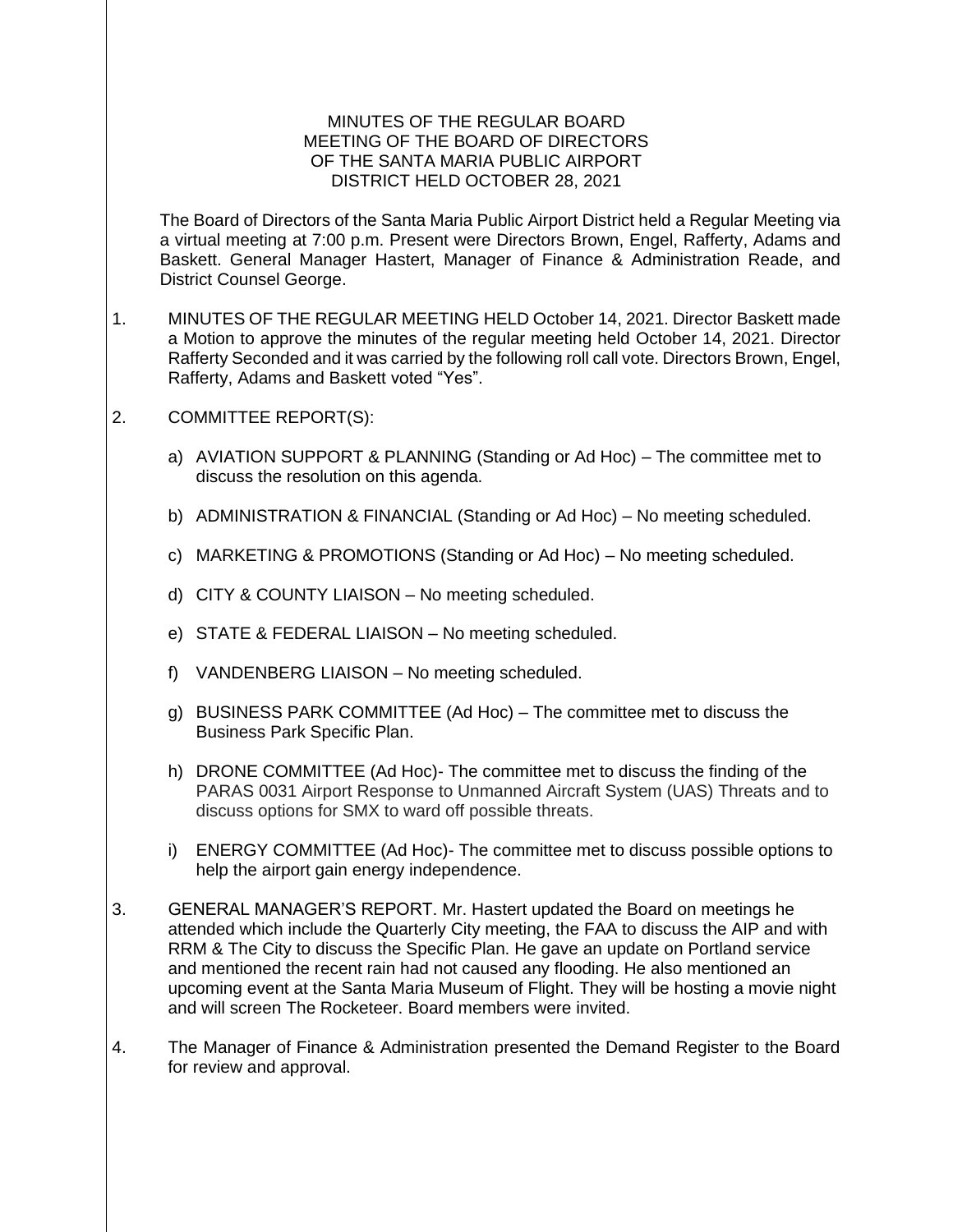- a) Demand Register.The Demand Register, covering warrants 069555 through 069622 in the amount of \$382,789.57 was recommended for approval as presented. Director Baskett made a Motion to accept the Demand Register as presented. Director Rafferty Seconded and it was carried by the following roll call vote. Directors Brown, Engel, Rafferty, Adams and Baskett voted "Yes".
- b) Quarterly Investment Report. Received and filed.
- c) Financial Statements. Received and filed.
- 5. DISTRICT COUNSEL'S REPORT. District Counsel George mentioned the District had received a contract amendment from the GSA regarding COVID-19 Safety Protocols. He stated this agreement exceeded the scope of the executive order and that he would be monitoring for compliance.
- 6. PUBLIC SESSION: Statements from the public will be heard during public session. Requests requiring board action will be referred to staff and brought on the next appropriate agenda. Members of the public may use the "raise hand" feature to be put in a speaking queue. Public comment will be limited to three (3) minutes. If a speaker continues speaking after being notified of the end of their public comment period, the meeting Host will mute the speaker and move on to the next person in the queue.

Please raise your hand in the following ways:

Telephone: Press "\*9" to raise your hand and notify the meeting Host. You will be placed in the queue and unmuted, in order, so that you may provide public comment. Computer and Mobile: Click the "raise hand" button to notify the Host. You will be placed in the queue and unmuted, in order, so that you may provide public comment.

Mr. Bruce Brooks provided comments on the state of the Main Hangar. He asked the Board to consider approving building maintenance.

- 7. Resolution 902. A Resolution of the Board of Directors of the Santa Maria Public Airport District establishing a policy for non-airworthy aircraft storage in District hangars. Director Brown made a Motion to approve. Director Engel Seconded and it was carried by the following roll call vote. Directors Brown, Engel, Rafferty, and Adams voted "Yes". Director Baskett voted "No".
- 8. Authorization for up to four individuals to attend a headquarter meeting with SkyWest Airlines to be held in Saint George, UT., date to be determined. Director Baskett made a Motion to approve. Director Rafferty Seconded and it was carried by the following roll call vote. Directors Brown, Engel, Rafferty, Adams, and Baskett voted "Yes".
- 9. Authorization for two staff members to attend the Routes Americas Air Service Development Conference to be held February 15-17, 2022, in San Antonio, TX. Director Rafferty made a Motion to approve. Director Baskett Seconded and it was carried by the following roll call vote. Directors Brown, Engel, Rafferty, Adams, and Baskett voted "Yes".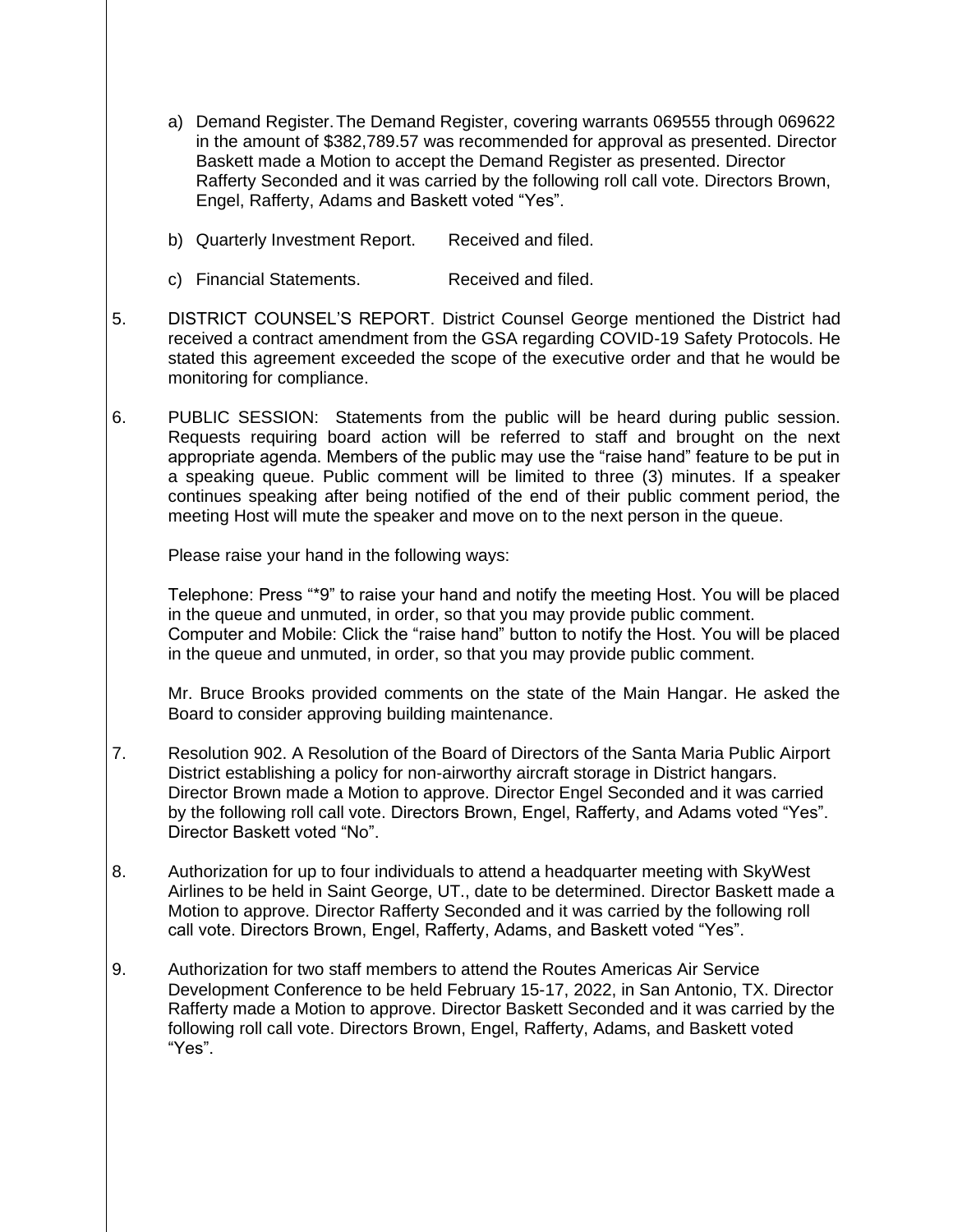- 10. CLOSED SESSION. At 7:18 p.m. the Board went into Closed Session to discuss the following item(s):
	- a) Conference with Legal Counsel-Existing Litigation pursuant to Paragraph (1) of subdivision (d) of Section 54956.9-SMPAD v. Baskett, Santa Barbara Superior Court Case No. 20CV04444
	- b) Conference with Legal Counsel-Existing Litigation pursuant to Paragraph (1) of subdivision (d) of Section 54956.9-SMPAD v. Smith, Santa Barbara Superior Court Case No. 20CV04445
	- c) Conference with Real Property Negotiators (Chris Hastert, Tom Ross, and District Counsel) Re: APN 111-231-11, APN 111-231-16, APN 111-291-033, APN 111-291- 027 (Gov. Code Section 54956.8)
	- d) Conference with Legal Counsel-Existing Litigation pursuant to Paragraph (1) of subdivision (d) of Section 54956.9-Baskett v. SMPAD, Santa Barbara Superior Court Case No. 21CV04183.

At 7:47 p.m., the Board and staff reconvened to Open Public Session.

There were no reportable actions.

11. DIRECTORS' COMMENTS: Directors Brown, Engel, Rafferty, and Adams had no comment.

Director Baskett asked for an update on any recent reports of crime on airport property. Mr. Hastert notified him there were no incidents and showed him where on the report provided any incidents will be reported. He also stated that pavement is deteriorating, and cost to repair it is going up. He asked the Board to act sooner rather than later.

12. ADJOURNMENT. President Brown asked for a Motion to adjourn to a Regular Meeting to be held on November 11, 2021, at 7:00 p.m. via a virtual meeting. Director Rafferty made that Motion, Director Adams Seconded and it was carried by the following roll call vote. Directors Brown, Engel, Rafferty, Adams and Baskett voted "Yes".

# ORDER OF ADJOURNMENT

This Regular Meeting of the Board of Directors of the Santa Maria Public Airport District is hereby adjourned at 7:54 p.m. on October 28, 2021.

Steve Brown, President

\_\_\_\_\_\_\_\_\_\_\_\_\_\_\_\_\_\_\_\_\_\_\_\_\_\_\_\_\_ Hugh Rafferty, Secretary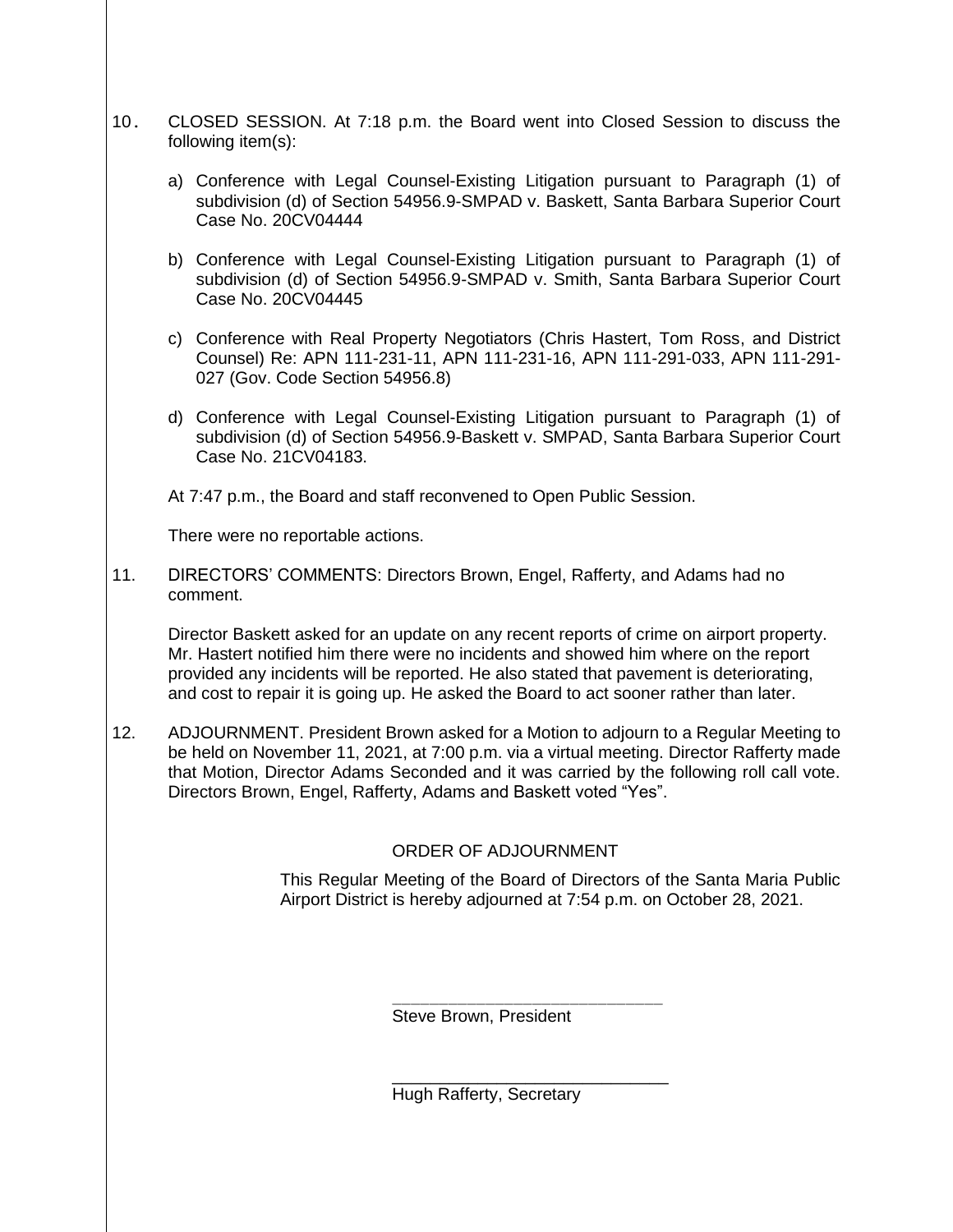# **DEMAND REGISTER SANTA MARIA PUBLIC AIRPORT DISTRICT**

Full consideration has been received by the Santa Maria Public Airport District for each demand, numbers 069623 to 069678 and electronic payments on Pacific Premier Bank and in the total amount of \$453,338.95.

\_\_\_\_\_\_\_\_\_\_\_\_\_\_\_\_\_\_\_\_\_\_\_\_\_\_\_\_\_\_\_\_\_\_\_\_\_\_\_\_\_\_ \_\_\_\_\_\_\_\_\_\_\_\_\_\_\_\_\_\_\_\_\_\_

CHRIS HASTERT DATE GENERAL MANAGER

The undersigned certifies that the attached register of audited demands of the Santa Maria Public Airport District for each demand, numbers 069623 to 069678 and electronic payments on Pacific Premier Bank in the total amount of \$453,338.95 has been approved as being in conformity with the budget approved by the Santa Maria Public Airport District and funds are available for their payment.

\_\_\_\_\_\_\_\_\_\_\_\_\_\_\_\_\_\_\_\_\_\_\_\_\_\_\_\_\_\_\_\_\_\_\_\_\_\_ \_\_\_\_\_\_\_\_\_\_\_\_\_\_\_\_\_\_

VERONEKA READE DATE MANAGER OF FINANCE AND ADMINISTRATION

**\_\_\_\_\_\_\_\_\_\_\_\_\_\_\_\_\_\_\_\_\_\_\_\_\_\_\_\_\_\_\_\_\_\_\_\_\_\_\_**

THE BOARD OF DIRECTORS OF THE SANTA MARIA PUBLIC AIRPORT DISTRICT APPROVED PAYMENT OF THE ATTACHED WARRANTS AT THE MEETING OF NOVEMBER 10, 2021.

HUGH RAFFERTY **SECRETARY**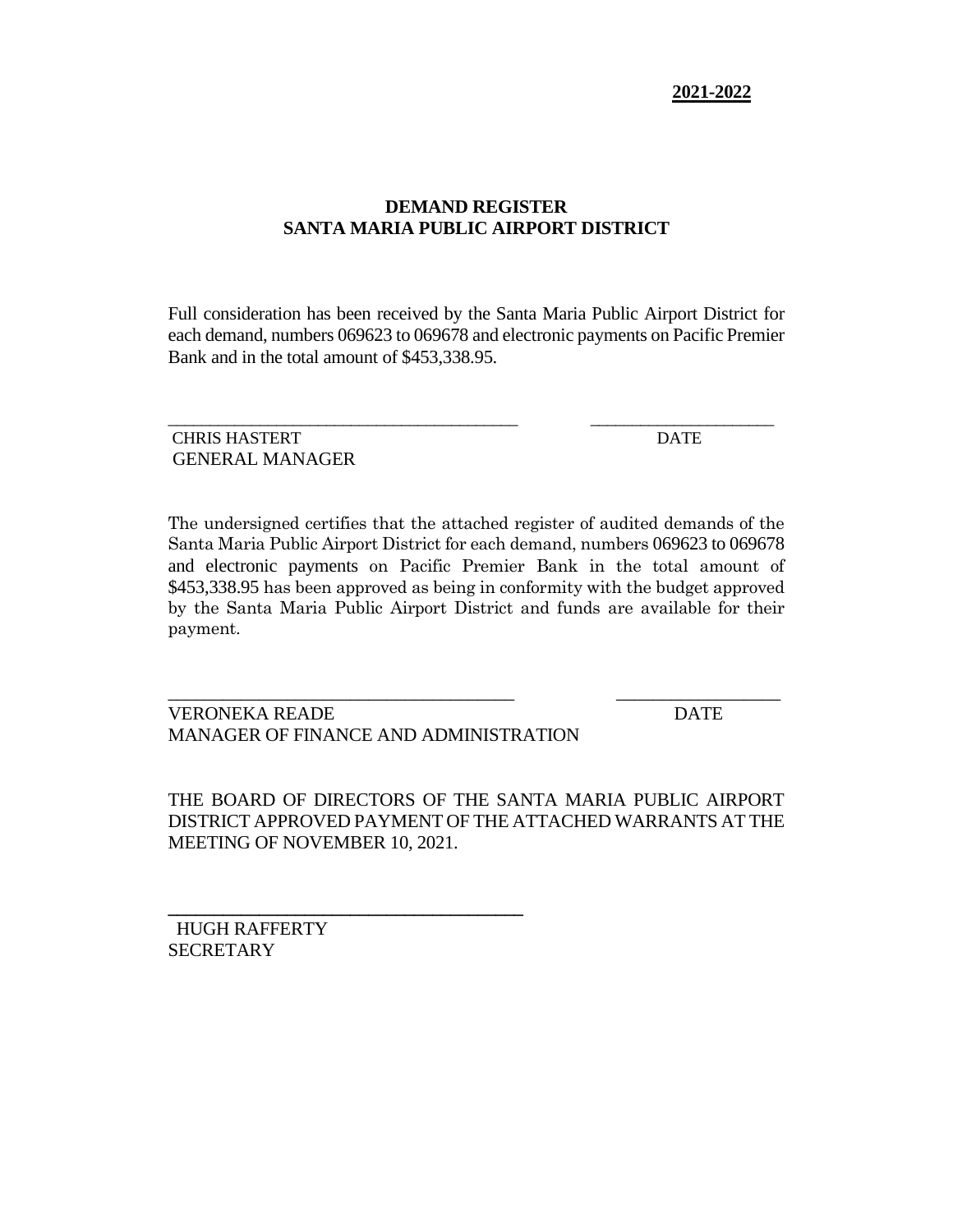## **Santa Maria Public Airport District**

#### **Demand Register**

| Check<br>Number | Check Date<br>Vendor Name                             | Check Amount                      | Description                                             |
|-----------------|-------------------------------------------------------|-----------------------------------|---------------------------------------------------------|
| * 069623        | 10/28/2021 Aflac                                      |                                   | \$277.56 Voluntary Insurance - Employee                 |
| * 069624        | 10/28/2021 AT&T                                       | \$173.02 Telephone Service        |                                                         |
| $* 069625$      | 10/28/2021 Barnes & Thornburg                         |                                   | \$4,950.00 Storm Water Compliance Program               |
| * 069626        | 10/28/2021 Boyer's Diesel                             |                                   | \$400.00 Vehicle Maint. - Engine Service                |
| * 069627        | 10/28/2021 Consolidated Electrical Distributors, Inc. | \$44.59 Small Tools               |                                                         |
| * 069628        | 10/28/2021 City of Santa Maria                        |                                   | \$413.60 Construction Meter Fees                        |
| * 069629        | 10/28/2021 City of Santa Maria-Util Div               | \$7,370.33 Utilties - Water       |                                                         |
| * 069630        | 10/28/2021 Clark Pest Control                         |                                   | \$333.00 Weed/Vector Control                            |
| * 069631        | 10/28/2021 De Lage Landen                             |                                   | \$21.36 Lease/Maint. - Copier                           |
| * 069632        | 10/28/2021 Emergency Repair Door Service              |                                   | \$312.50 Terminal Automatic Door Maintenance            |
| $* 069633$      | 10/28/2021 Fastenal Company                           | \$33.35 Small Tools               |                                                         |
| * 069634        | 10/28/2021 Frontier Communications                    | \$705.78 Telephone Service        |                                                         |
| * 069635        | 10/28/2021 Home Depot                                 |                                   | \$763.08 Build. Maintenance - Terminal                  |
| * 069636        | 10/28/2021 J B Dewar, Inc                             |                                   | \$47.87 Vehicle Maintenance                             |
| * 069637        | 10/28/2021 Letters, Inc.                              | \$252.95 Car Wash                 |                                                         |
| $* 069638$      | 10/28/2021 McMasters and Carr                         |                                   | \$379.38 Build. Maintenance - Hangar Area               |
| $* 069639$      | 10/28/2021 Mead & Hunt, Inc.                          |                                   | \$2,856.18 Airport Consulting Service                   |
| * 069640        | 10/28/2021 Mission Uniform Service                    | \$167.41 Uniform Service          |                                                         |
| $* 069641$      | 10/28/2021 Pat's Automotive                           |                                   | \$127.50 Vehicle Maintenance                            |
| * 069642        | 10/28/2021 Principal Financial Group                  |                                   | \$2,678.52 Employee Dental, Life & Disability Insurance |
| $* 069643$      | 10/28/2021 Safety-Kleen                               | \$175.00 Oil Service Fee          |                                                         |
| * 069644        | 10/28/2021 Statewide Safety & Signs, Inc              | \$129.15 Shop Supplies            |                                                         |
| $* 069645$      | 10/28/2021 Sutton Agricultural Enterprises, Inc.      |                                   | \$542.01 Weed/Wildlife Maintenance                      |
| * 069646        | 10/28/2021 White Cap, L.P.                            | \$260.56 Shop Supplies            |                                                         |
| * 069647        | 10/28/2021 Brown, Steve - Reimbursements              |                                   | \$62.00 Tenant Refund - 3023-J                          |
| * 069648        | 11/3/2021 Adams, Chuck                                | \$200.00 Director's Fees          |                                                         |
| * 069649        | 11/3/2021 Adamski Moroski                             | \$15,496.45 Legal Counsel Service |                                                         |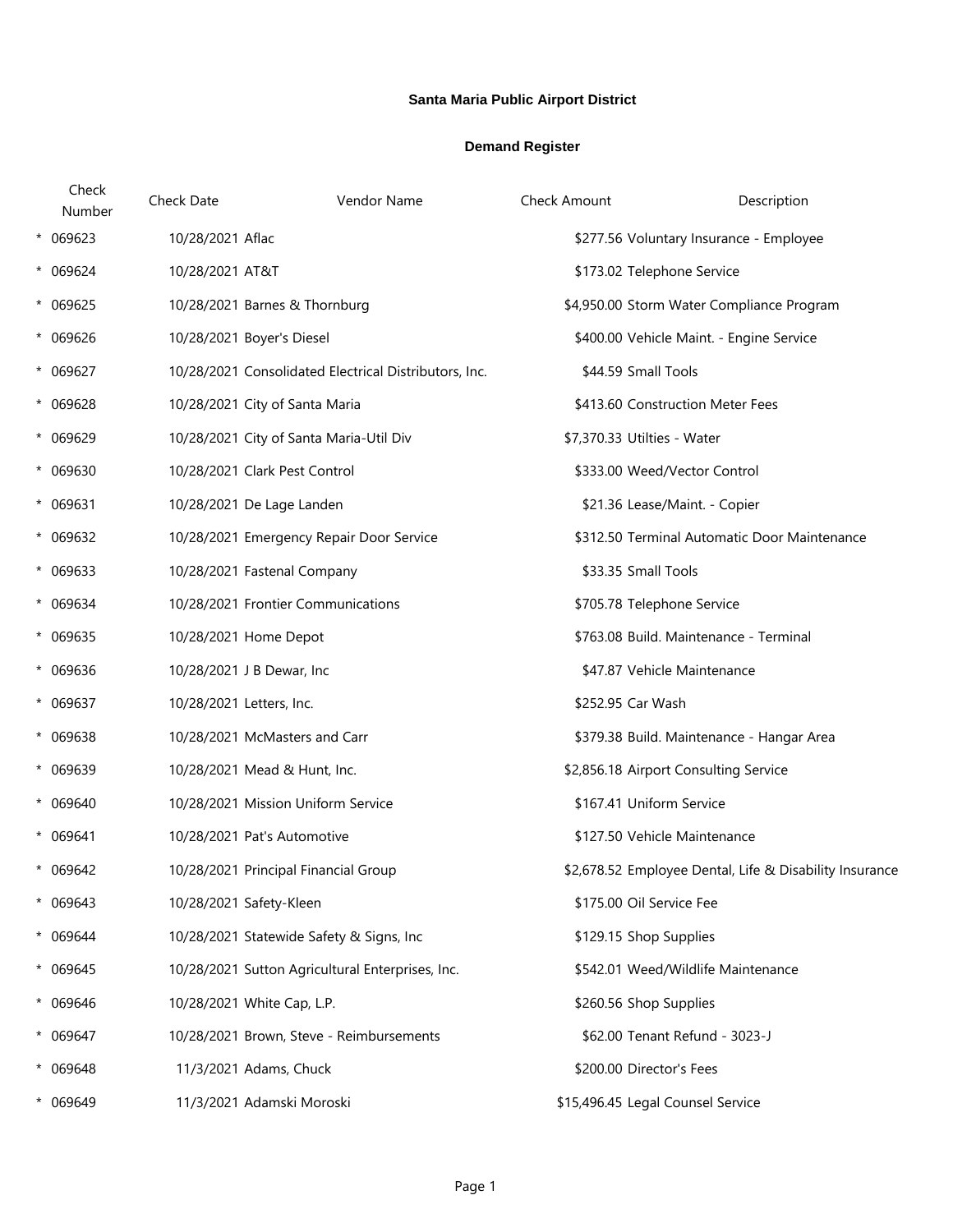## **Santa Maria Public Airport District**

#### **Demand Register**

|         | Check<br>Number | Check Date         | Vendor Name                                          | Check Amount | Description                                       |
|---------|-----------------|--------------------|------------------------------------------------------|--------------|---------------------------------------------------|
|         | * 069650        |                    | 11/3/2021 Armstrong's Lock and Key                   |              | \$279.84 Build. Maintenance - FBO                 |
|         | $* 069651$      | 11/3/2021 AT&T     |                                                      |              | \$179.20 Telephone Service                        |
|         | * 069652        |                    | 11/3/2021 Bomar Security & Investigation             |              | \$6,158.45 Security Service                       |
|         | $* 069653$      |                    | 11/3/2021 Brayton's Power Wash & Sweep               |              | \$500.00 Street Sweeping                          |
|         | * 069654        |                    | 11/3/2021 Brown, Steve                               |              | \$600.00 Director's Fees                          |
|         | $* 069655$      |                    | 11/3/2021 Consolidated Electrical Distributors, Inc. |              | \$871.55 Build. Maintenance - Terminal            |
|         | * 069656        |                    | 11/3/2021 Coast Networx                              |              | \$210.00 Computer Support Services                |
|         | * 069657        |                    | 11/3/2021 City of Santa Maria                        |              | \$209,860.00 ARFF Services July-September 2021    |
|         | * 069658        |                    | 11/3/2021 Clark Pest Control                         |              | \$666.00 Weed/Vector Control                      |
|         | * 069659        |                    | 11/3/2021 Coast Clutch & Brake Supply                |              | \$431.81 Vehicle Maintenance                      |
|         | * 069660        |                    | 11/3/2021 Engel, Carl Jr.                            |              | \$300.00 Director's Fees                          |
|         | * 069661        |                    | 11/3/2021 Fedak & Brown LLP                          |              | \$1,825.00 Annual Audit                           |
|         | $* 069662$      |                    | 11/3/2021 Frontier Communications                    |              | \$1,371.52 Telephone Service                      |
|         | $* 069663$      |                    | 11/3/2021 Gas Company, The                           |              | \$545.70 Utilities - Gas                          |
|         | $* 069664$      | 11/3/2021 Grainger |                                                      |              | \$162.63 Shop Supplies/ Build. Maintenance        |
|         | $* 069665$      |                    | 11/3/2021 Groveman Hiete LLP                         |              | \$2,650.00 Legal Counsel Services                 |
|         | * 069666        |                    | 11/3/2021 Heath, Ray                                 |              | \$3,575.20 Consulting Services                    |
|         | * 069667        |                    | 11/3/2021 J B Dewar, Inc                             |              | \$725.45 Unleaded/Diesel Fuel Expense             |
|         | * 069668        |                    | 11/3/2021 MarTeeny Designs                           |              | \$1,275.00 Website Maintenance                    |
|         | $* 069669$      |                    | 11/3/2021 Mission Uniform Service                    |              | \$167.41 Uniform Service                          |
|         | 069670          |                    | 11/3/2021 Outdoor Supply Hardware                    |              | \$457.19 Build. Maintenance, Shop Supplies        |
|         | 069671          |                    | 11/3/2021 Quinn Company                              |              | \$481.29 Equipment Rental                         |
| $\star$ | 069672          |                    | 11/3/2021 Hugh Rafferty                              |              | \$600.00 Director's Fees                          |
|         | $*$ 069673      |                    | 11/3/2021 SCS Engineers                              |              | \$95,050.00 Consulting Services - PFAS assessment |
|         | 069674          |                    | 11/3/2021 S Lombardi & Assoc., Inc.                  |              | \$11,161.53 Airport Advertising                   |
|         | 069675          |                    | 11/3/2021 Verizon Wireless                           |              | \$851.08 Mobile Devices                           |
|         | 069676          |                    | 11/3/2021 Work World America, Inc                    |              | \$761.15 Safety Equipment - Shop                  |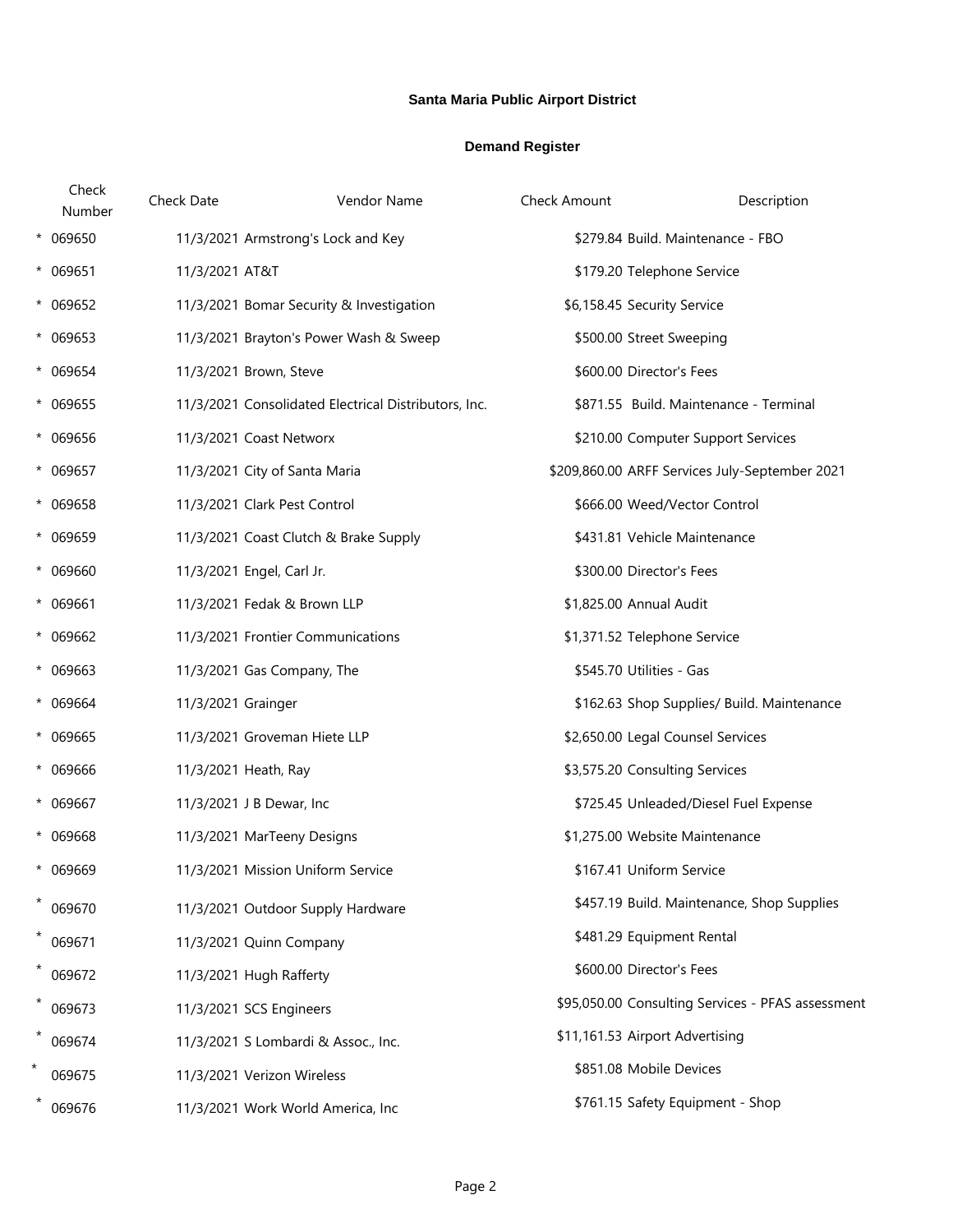## **Santa Maria Public Airport District**

#### **Demand Register**

|          | Check<br>Number | Check Date         | Vendor Name                                      | Check Amount                            | Description                                             |
|----------|-----------------|--------------------|--------------------------------------------------|-----------------------------------------|---------------------------------------------------------|
| $^\star$ | 069677          |                    | 11/3/2021 Oberon3, Inc                           | \$50.00 Building Maintenance - Terminal |                                                         |
| $^\star$ | 069678          |                    | 11/3/2021 Fidelity National Title Company        |                                         | \$1,000.00 Report Fees                                  |
| $\star$  |                 |                    |                                                  |                                         |                                                         |
|          |                 |                    |                                                  |                                         |                                                         |
|          |                 |                    | Subtotal                                         | \$381,940.15                            |                                                         |
|          | <b>ACH</b>      | 10/26/2021 CalPers |                                                  |                                         | \$5,451.57 Employee Retirement                          |
|          | <b>ACH</b>      | 10/28/2021 Paychex |                                                  | \$26,434.98 Payroll                     |                                                         |
|          | <b>ACH</b>      |                    | 10/28/2021 Umpqua Bank                           |                                         | \$4,974.14 Bus. Travel, Transp. Security, Consult. Svcs |
|          | ACH             |                    | 10/29/2021 CA Dept of Tax and Fee Administration |                                         | \$63.00 Sales and Use Tax 3rd Quarter                   |
|          | <b>ACH</b>      | 10/29/2021 Paychex |                                                  |                                         | \$190.12 Paychex Invoice                                |
|          | <b>ACH</b>      | 10/29/2021 Paychex |                                                  |                                         | \$5,607.22 Payroll Taxes                                |
|          | ACH             |                    | 11/1/2021 Ready Refresh                          |                                         | \$194.25 Water Delivery                                 |
|          | <b>ACH</b>      | 11/1/2021 CalPers  |                                                  |                                         | \$12,931.83 Unfunded Liability                          |
|          | <b>ACH</b>      |                    | 11/1/2021 Mass Mutual                            |                                         | \$6,666.30 Employee Paid Retirement                     |
|          | ACH             |                    | 11/2/2021 Pacific Premier Bank                   |                                         | \$903.57 CC Fees                                        |
|          | <b>ACH</b>      |                    | 11/5/2021 Amazon Capital Services                |                                         | \$157.13 Terminal Accessories/Office Supplies           |
|          | <b>ACH</b>      | 11/8/2021 PG&E     |                                                  |                                         | \$7,824.69 Terminal/Admin/Main Hangar                   |
|          |                 |                    |                                                  |                                         |                                                         |
|          |                 |                    | Subtotal                                         | \$71,398.80                             |                                                         |
|          |                 |                    |                                                  |                                         |                                                         |

Total \$453,338.95 Ĩ.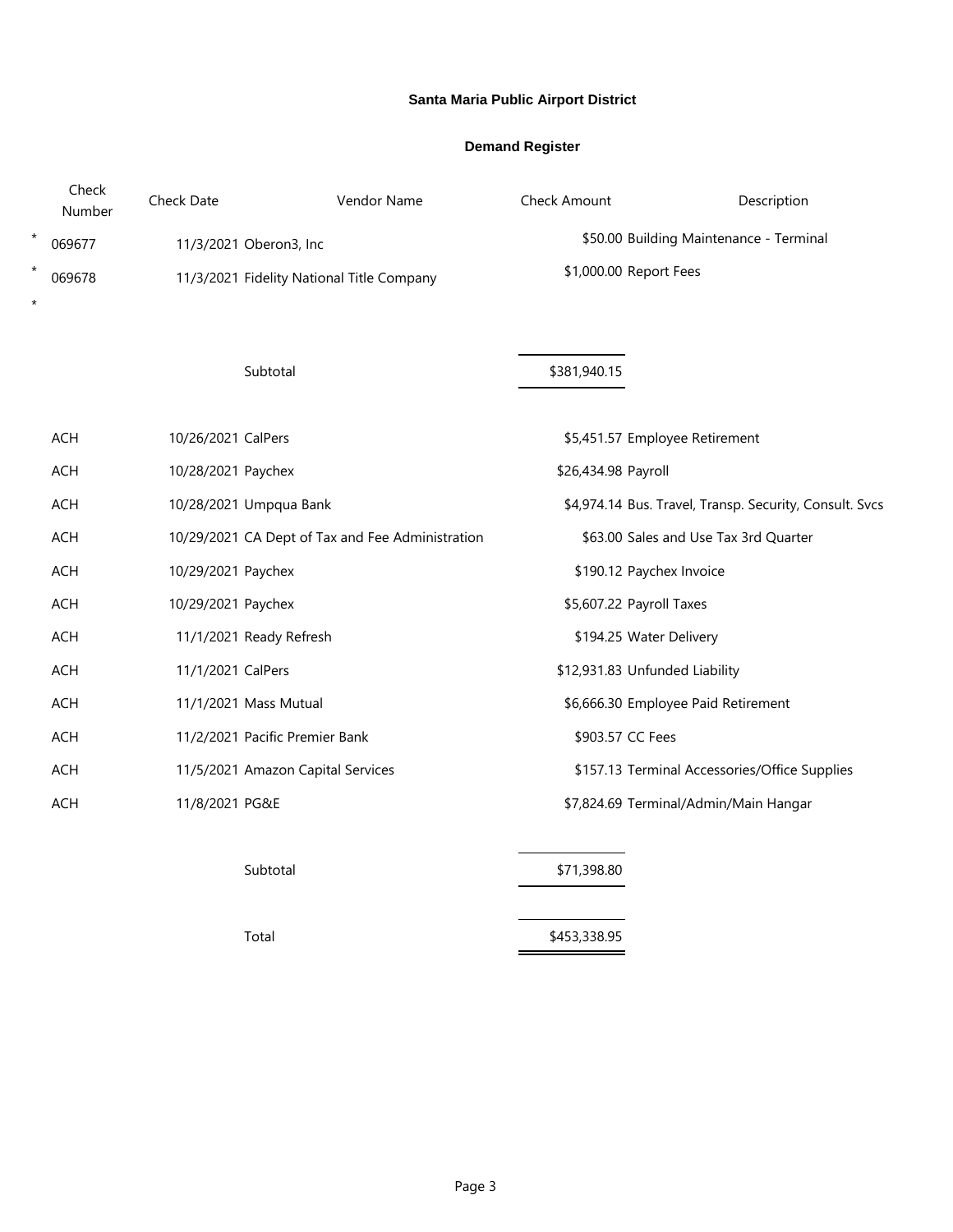#### **RESOLUTION NO. 903**

## **A RESOLUTION OF THE BOARD OF DIRECTORS OF THE SANTA MARIA PUBLIC AIRPORT DISTRICT PROCLAIMING A LOCAL EMERGENCY, RATIFYING THE PROCLAMATION OF A STATE OF EMERGENCY BY GOVERNOR NEWSOM'S ORDER DATED MARCH 4, 2020, AND AUTHORIZING REMOTE TELECONFERENCE MEETINGS OF THE LEGISLATIVE BODIES OF THE SANTA MARIA PUBLIC AIRPORT DISTRICT FOR THE PERIOD OF NOVEMBER 10, 2021 TO DECEMBER 10, 2021 PURSUANT TO BROWN ACT PROVISIONS**

#### **Recitals**

WHEREAS, the SANTA MARIA PUBLIC AIRPORT DISTRICT ("District") is committed to preserving and nurturing public access and participation in meetings of the Board of Directors; and

WHEREAS, all meetings the District's legislative bodies are open and public, as required by the Ralph M. Brown Act (Cal. Gov. Code 54950 – 54963), so that any member of the public may attend, participate, and watch the District's legislative bodies conduct their business; and

WHEREAS, the Brown Act, Government Code section 54953(e), makes provisions for remote teleconferencing participation in meetings by members of a legislative body, without compliance with the requirements of Government Code section 54953(b)(3), subject to the existence of certain conditions; and

WHEREAS, a required condition is that a state of emergency is declared by the Governor pursuant to Government Code section 8625, proclaiming the existence of conditions of disaster or of extreme peril to the safety of persons and property within the state caused by conditions as described in Government Code section 8558; and

WHEREAS, a proclamation is made when there is an actual incident, threat of disaster, or extreme peril to the safety of persons and property within the jurisdictions that are within the District's boundaries, caused by natural, technological or human-caused disasters; and

WHEREAS, it is further required that state or local officials have imposed or recommended measures to promote social distancing, or, the legislative body meeting in person would present imminent risks to the health and safety of attendees; and

WHEREAS, such conditions now exist in the District, specifically, the State of Emergency declared by Governor Newsom on March 4, 2020, due to COVID-19; and

WHEREAS, on September 5, 2021, the Santa Barbara County Health Officer issued Order 2021-10.4 requiring face coverings in all public indoor settings attributable to the rise in SARS-CoV-2 Delta Variant; and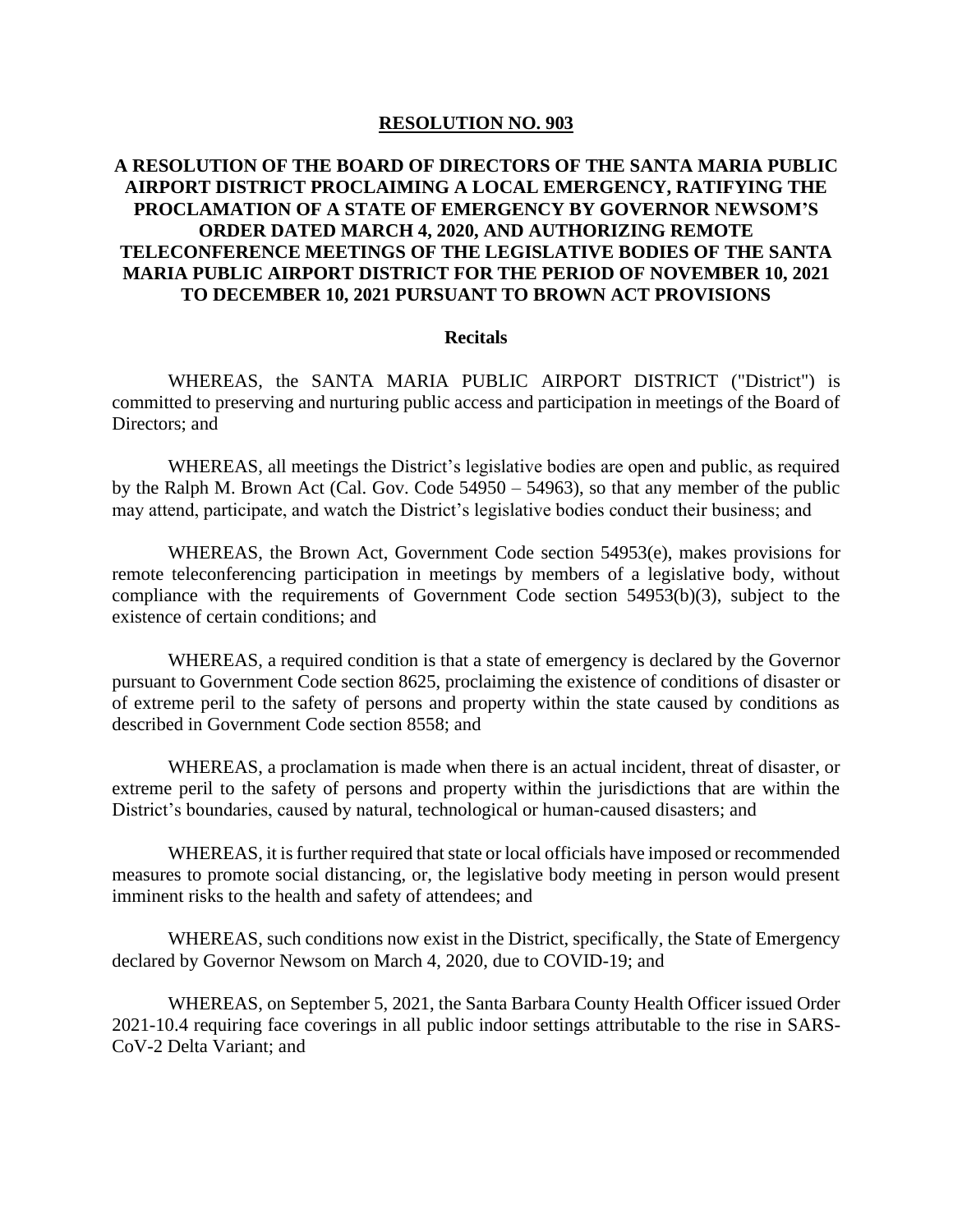WHEREAS, the Board of Directors does hereby find that the rise in SARS-CoV-2 Delta Variant has caused, and will continue to cause, conditions of peril to the safety of persons within the District that are likely to be beyond the control of services, personnel, equipment, and facilities of the District, and desires to proclaim a local emergency exists and ratify the proclamation of state of emergency by the Governor of the State of California and the Santa Barbara County Health Officer's Order 2021-10.4; and

WHEREAS, as a consequence of the local emergency, the Board of Directors does hereby find that the legislative bodies of the District shall continue to conduct their meetings without compliance with paragraph (3) of subdivision (b) of Government Code section 54953, as authorized by subdivision (e) of section 54953, and that such legislative bodies shall comply with the requirements to provide the public with access to meetings as prescribed in paragraph (2) of subdivision (e) of section 54953; and

WHEREAS, the Board of Directors adopted virtual meeting protocols on April 9, 2020, which include options for public participation.

NOW, THEREFORE, IT IS HEREBY RESOLVED by the Board of Directors of the Santa Maria Public District, as follows:

- 1. Recitals. The Recitals set forth above are true and correct and are incorporated into this Resolution by this reference.
- 2. Proclamation of Local Emergency. The Board hereby proclaims that a local emergency now exists throughout the District, and COVID-19 has caused, and will continue to cause, conditions of peril to the safety of persons within the District that are likely to be beyond the control of services, personnel, equipment, and facilities of the District.
- 3. Ratification of Governor's Proclamation of a State of Emergency. The Board hereby ratifies the Governor of the State of California's Proclamation of State of Emergency, effective as of its issuance date of March 4, 2020.
- 4. Remote Teleconference Meetings. The General Manager and Staff of the District are hereby authorized and directed to take all actions necessary to carry out the intent and purpose of this Resolution including, conducting open and public meetings in accordance with Government Code section 54953(e) and other applicable provisions of the Brown Act.
- 5. Effective Date of Resolution. This Resolution shall take effect on November 10, 2021, and shall be effective until the earlier of (i) December 10, 2021, or such time the Board of Directors adopts a subsequent resolution in accordance with Government Code section 54953(e)(3) to extend the time during which the legislative bodies of the District may continue to teleconference without compliance with paragraph (3) of subdivision (b) of section 54953.